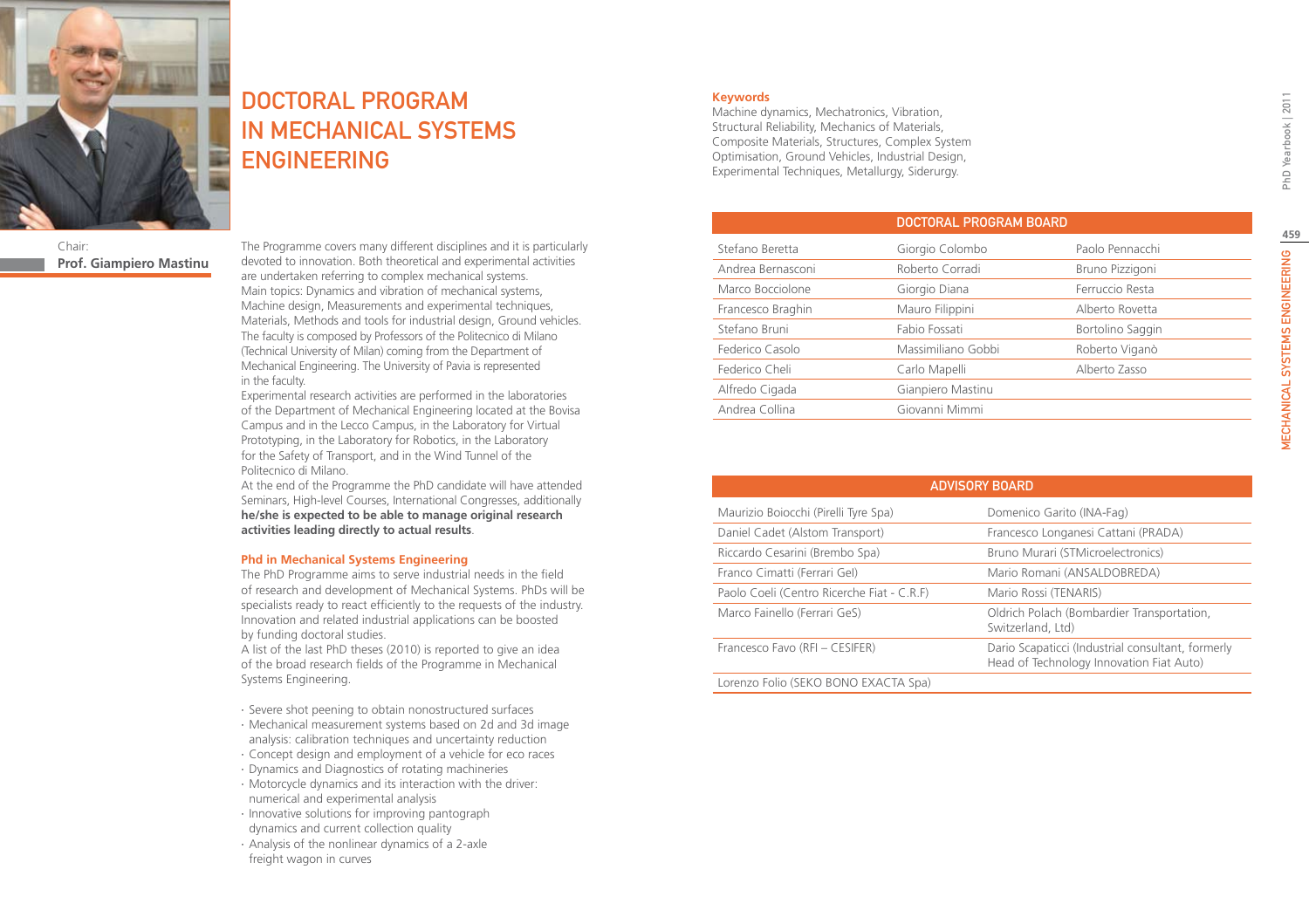### SEVERE SHOT PEENING TO OBTAIN nanostructured surfaces Process development and mechanical characterization of treated materials

### **Sara Bagherifard**

#### **Abstract:**

Surface nanocrystallization of metal alloys by means of severe plastic deformation is a method to improve the mechanical behavior of structural elements. Among the ways to obtain a nanocrystallized surface layer, shot peening is one of the most promising processes, since it is applicable to very general geometries and to all metals and metal alloys without high-tech equipments. The aim of this study has been the development of a severe shot peening process to obtain surface nanocrystallized metal alloys and to assess the mechanical properties of the obtained nanocrystallized surface with particular emphasis on fatigue behavior of the treated parts. This aim was fulfilled throughout the following main sections:

*Studying the state of the art* The significance of shot peening application to obtain surface nanocrystallized materials is presented with an inclusive description of actual state of the art. Different shot peening methods which have proved to be able to create nanocrystallized layers are briefly described. The microstructural characteristics critical assessment of mesh of nanocrystallized thin layers obtained with different processes are critically depicted. In addition, the influence of the process is reviewed on material

behavior under different loading conditions. On this basis some possible addresses for developing the research in this field are drawn and underlined, including the necessity to focus on the application of air blast shot peening, that is the conventional shot peening method, to obtain nanocrystallized layers on steel alloys, Al alloys and nodular cast Iron which are all among the mostly used materials in industrial applications; and eventually the need for careful characterization of the treated specimen's fatigue strength is highlighted.

#### **Numerical simulation of the process**

Finite element simulation of air blast shot peening with unconventional parameters is performed to provide quantitative description of peening parameters' effect on the distribution and magnitude of residual stresses and also on the thickness of the workhardened layer. The developed model is aimed to predict the treatment conditions that lead to surface nanocrystallization. The attention is focused on convergence and the way the number of impacts can be related to the real treatment time and consequently to the resulting coverage. The results are critically

discussed in terms of the induced residual stresses and surface work-hardening. Studies performed to distinguish the essential parameters for structural evolution and generation of nanograins, have acknowledged large strains as the most important condition favorable to produce nanocrystallized surface layers. A method based on the criteria set on the accumulated equivalent plastic strain (PEEQ) value is proposed for estimation of the treatment parameters needed to obtain nanocrystallized surface layer and to assess its depth.

Comparison of the obtained numerical results with experimental data allow affirming that the model is a useful tool to predict generation of a nanocrystallized surface layer by severe shot peening and to relate the peening parameters to the treated surface layer in terms of residual stresses, workhardening, and depth of the nanocrystallized layer. A view of the model used for multiple impact simulation with random shot sequence is shown in Fig.1.

#### **Execution of severe shot peening and characterization of treated materials**

Severe shot peening method has been applied by means of standard air blast equipment but using peening parameters



**1. 3D multiple random impact model**

essentially different from conventional ones for the three chosen materials types. Different experimental processes including microhardness, roughness and X-ray diffraction measurements have been performed to characterize the treated surface of specimens. To obtain the trend of residual stresses, X-ray diffraction measurements have been carried out in depth step by step removing a very thin layer of material using an electro-polishing device. Microstructure observations were carried out through scanning electron microscopy (SEM) and transmission electron microscopy (TEM).



#### **2. Cross-sectional SEM observation (500x) of a severely shot peened steel specimen**

As presented in Fig. 2, generation of nanocrystallized layer over specimens' surface was confirmed by microscopy observations as well as insitu high energy synchrotron X-ray diffraction grain size measurements.

Fatigue life assessment of severely shot peened smooth and notched specimens Room temperature rotating bending fatigue tests are performed on not peened and severely shot peened smooth and notched specimens. With regard to smooth specimens, the results indicate improvement of fatigue life, notwithstanding the treated specimen's very high surface roughness; Different approaches have been applied to decrease the surface roughness of severely shot peened specimens. The best results have been obtained after repeening with smaller and

harder shots: a refinement of treatment parameters aimed at reducing the surface roughness is proposed. Shot peening is well-known to be more effective in increasing fatigue life of notched components compared to smooth ones. In order to investigate the effects of the proposed severely shot peened process, two series of notched specimens with a stress concentration factor of Kt=2 (common in machine elements like crankshafts and threaded components), including not peened and severely shot peened treated were fatigue tested. The results indicate significant fatigue life increment of 246% with respect to not

peened series.

MECHANICAL SYSTEMS ENGINEERING PhD Yearbook | 2011 **461VECHANICAL SYSTEMS ENGINEERING**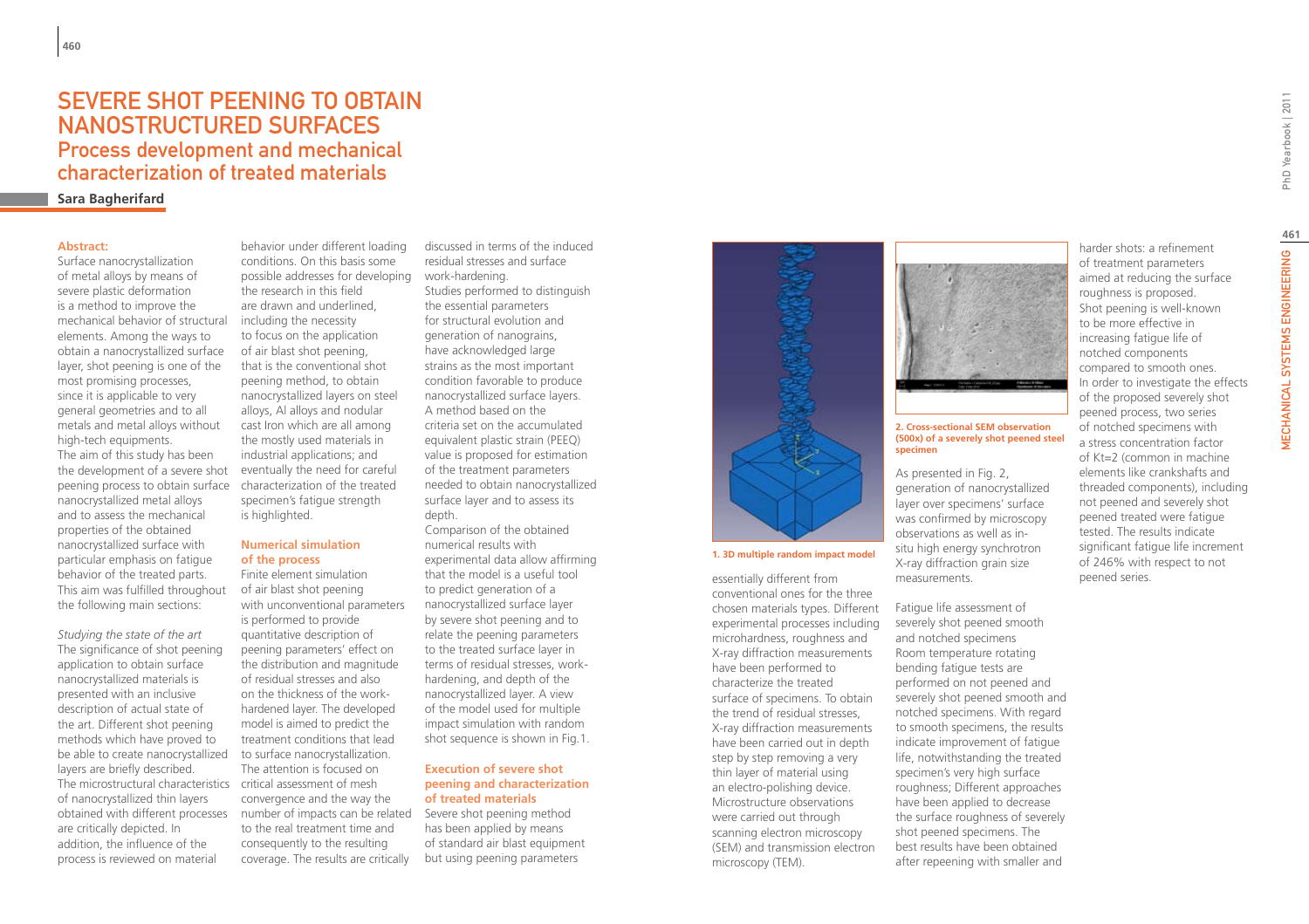# Mechanical measurement systems based on 2d and 3d image analysis: calibration techniques and uncertainty reduction

### **Giorgio Busca**

Fringe projection techniques are very popular thanks to their possible application in a lot of fields, such as industrial inspection, manufacturing, computer and robot vision, reverse engineering and medical diagnostics. The main qualities of these profilometry methods are non-contact and full field measurement, low cost and speed in obtaining the 3D information. One of the most used techniques is Fourier transform profilometry, which is based on the projection of a grid onto a surface and then viewed from another direction by a camera, which acquires the image. The object topography deforms the fringe pattern, the corresponding image is acquired on the camera sensor plane and then processed to obtain depth information. The depth is extracted, through the Fourier-transform, from the phase difference between the grid projected on a reference plane and the same grid projected on the object surface. In comparison with other fringe techniques, that require more than one image for the 3D measurement, the advantages of the FTP are elaboration speed and need of only one deformed image. On the other hand, it needs to resolve the projected grid lines individually, and consequently has a strong requirement on the pixel spatial

resolution of the recording device. Moreover, FTP requires frequency domain filtering whose consequence is fine detail reduction and resolution loss.

Phase to depth conversion is possible by means of a suitable formula that depends on the geometric model of the acquisition system, i.e. its geometric parameters, and the carrier frequency of the grid. Obtaining the correct depth distribution is possible only if the geometric parameters are known. Theoretically the task is easy to be achieved, but in practise the estimation of these parameters is quite complex; for example the relative position between the projector and the camera cannot be fixed without a certain degree of uncertainty, but also the evaluation of the carrier frequency of the grid and the reference plane position is affected by errors. A calibration Fourier-transform profilometry procedure is consequently necessary to overcome these limitations. Calibration methods proposed in literature till now may be distinguished in three categories: model-based, polynomial and neural networks. In this thesis, two model-based approaches were proposed: the parameters estimation is achieved by a minimization algorithm of the mean squared error between the nominal depth of some planes placed

at well defined positions and the result of the conversion formula (which depends on the chosen geometric model) applied to the phase obtained from the same planes. Before introducing the calibration methods, the problem analysis was improved studying the effect of the uncertainty parameters estimation on the final result. The question is how the uncertainty concerning the geometric parameters of the system (input parameters) can be extended to depth estimation (measurement output). The answer may only come out from a sensitivity analysis of the calibration model. The aim is the definition of a guide to uncertainty analysis about all the most common system setups to use in the design stage for the optimization of the measure uncertainty. The sensitivity analysis of a was performed both with the simple discrete derivative method, and the more complex global sensitivity analysis, based on Monte Carlo simulations. Global sensitivity analysis is a powerful method that permits the evaluation of the uncertainty distribution from the input parameters to the output. The quantification of the single contribution of every input parameters uncertainty onto to the uncertainty distribution

of the system output, gives the opportunity to define a factor prioritization, i.e. which factor deserves further analysis or measurement, in order to improve the uncertainty of the estimated height distribution of the measured object. The result of the analysis is a substantial description of the uncertainty propagation from which is possible to derive all the information related to a specific application of the system. a model-based method, which The aim obtained is the definition of a guide useful to quantify the measure uncertainty according to the application, i.e. different geometric disposition, and the chosen calibration procedure. As explained before, the height information is extracted from the phase distribution through triangulation. This means that the relationship between the phase and height distribution depends on the system parameters conversion formula to the phasesuch as the relative position of the projector and the camera, the fringe frequency and the reference plane position. It is possible to define the phaseto-height conversion with the determination of the system parameters, performing a calibration procedure. In this thesis two novel calibration approaches were proposed. They use some calibration planes to calculate the system parameters. The main innovation of these methods is the application of an exhaustive geometric model of the Fourier-transform profilometry is necessary in order to have the that expresses the phase-toheight relationship in the most general way with a camera and a projector not aligned. The geometric parameters are estimated with a least-square fitting between the phase-

equation. The goal reached with this method is a calibration based on a complete geometric measurement model that is not restricted to a limited volume, has a physic meaning easily comparable with the real system setup, and moreover allows for a simpler estimation process compared to a model-based one. The first calibration method can be considered a hybrid between identifies the system parameters characterizing the phase-toheight conversion formula, and a polynomial method, which finds the best fitting between the phase data and nominal position of several planes parallel to a reference one. It uses the phase data of parallel planes at known position to estimate the geometric values that permit the best fitting of the height data. The tests show that the method is successful and robust. The main advantage is the wide control on the system. The measurement model has direct correlation with the physic problem, with no simplification assumptions. This permits to verify the estimation results and their physic meaning. The method, as shown by the results, can estimate the parameters correctly with a low degree of uncertainty. It is clear that an appropriate device for the planes placement spatial coordinates, that may be used as references. Usually this is the principal limit of this kind of calibration methods, because it should be sufficiently accurate in order to guarantee an acceptable value of uncertainty in

height data using the model

the calibration planes placement and along the whole measurable volume of the scanner. The main innovation of the second calibration technique proposed is removing the hardware for the accurate positioning of the calibration planes. The information about the planes positions are obtained from the camera, which is already part of the scanner. The task can be achieved only if the camera is previously calibrated. By comparing different camera calibration techniques available in literature the algorithm proposed by Zhang was chosen. It permits in the same time, the definition of the intrinsic parameters of the camera (focal length, optics aberration, central point's coordinates, skew factor) and extrinsic ones (camera position and orientation) described through the pin-hole model. The procedure can be considered composed by two steps: in the first one the camera calibration process is performed in order to recover the position and orientation of each calibration plane, and in the latter, the scanner calibration procedure is completed. Both the steps were tested numerically and experimentally and in all the cases the reliability of the proposed calibration technique was demonstrated.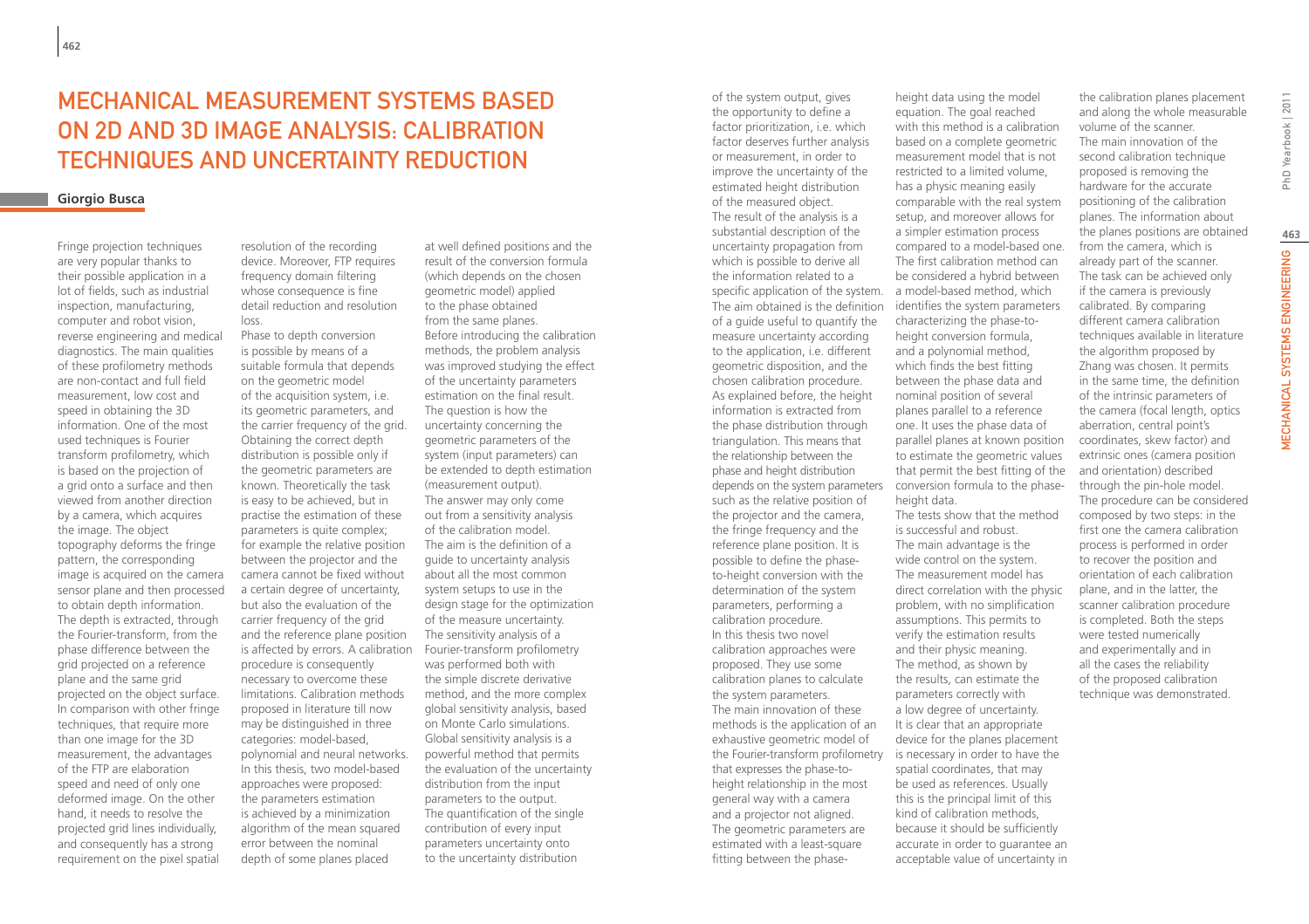### INNOVATIVE SOLUTIONS FOR IMPROVING pantograph dynamics and current collection quality

### **Marco Carnevale**

The thesis proposes some methodologies to improve the dynamics of pantograph-catenary system, in order to reduce the variability of contact force and enable current collection quality. The variability of mean contact force, contact force spectral components related to the span passing and high frequency contact force components related to collectors flexural modes are taken into account in the work. The solutions proposed are applied to both single and double pantograph configuration. The instruments used are numerical analysis of pantograph-catenary interaction and laboratory experimentation on single components and on the whole pantograph. Furthermore, some of the proposed solution are verified by means of track tests along the Italian high speed line.

The mean contact force is affected by aerodynamic lift effects on the pantograph, which sum their contribute to the uplift force exerted by the actuator at the base of the articulated frame. This effect is different depending on the direction of incident air flow and on the position along the train, which affects the flow condition. The differentiated regulation of the uplift force at the bottom of the articulated frame enables to compensate this asymmetry of behavior and to obtain a regular mean contact

force for all the pantographs and both train travelling directions. In the proposed solution a pneumatic pressurecontrolled servo-valve driven by an electronic unit connected to the train data network supplies the pressure to the air spring with two different curves function

of speed and train orientation. The curves are defined on the basis of aerodynamic tests previously performed, having as target the T.S.I contact force. The possibility to control the contact force at span passing frequency by means of the control of the pressure in the air spring at the bottom of the articulated frame is analyzed exploiting the same servovalve previously introduced. Experimental tests and numerical simulations are performed. A model of the controlled pantograph is developed, trying to contain the complexity to the strictly necessary features, so to facilitate the simulation of the pantograph-catenary dynamic interaction.

The methodology of regulation of the uplift pressure for each pantograph and the model realized are used in a second part of the work to find suitable solutions for improving multiple pantograph current collection. A reduction of vibrations induced on the contact wire by the passage of the leading



**1. Test bench for hardware in the loop tests**

pantograph is shown to be beneficial for the performances of the trailing pantograph. This aim can be achieved either lowering the mean contact force of the front pantograph, as demonstrated by track tests, or controlling the uplift force at the span passing frequency as to reduce the uplift of contact wire in the middle of the span. The numeric results obtained for the span passing frequency control are experimentally validated on the hardware in the loop test bench of figure 1.

Some actions can be taken on the trailing pantograph as well, increasing the mean contact force as to reduce contact losses, or controlling the uplift force at the span passing frequency as to contrast the contact force reduction in the middle of the span. The possibility to substitute the functionality of passive



**2. Prototype of collector lateral horn with thin SMA layers embedded**

dampers placed on the primary suspension by means of the pressure-controlled servo-valve is also investigated by means of numerical simulations with a close-loop control using the velocity of the frame as feedback signal. This part of the work would like to be a first step towards the implementation of the method. of active control on a real train set, since all the works found in literature consider the actuator as ideal.

In the last part of the thesis a passive control of high frequency embedded (0.63%), compared vibrations related to the flexural modes of the collector is proposed. Shape memory alloy can be embedded in fiber-glass structure in order to develop a material with high damping performances and low weight. Martensitic structure shows high damping values increasing with the strain amplitude in a range of temperature compatible with railway standards, and in

a range of strain compatible with the level of vibration of the collectors.

In the present work a first prototype of the lateral horn of the collector is realized with two patterned thin SMA layer embedded (figure 2) in order to show the effectiveness

The experimental results of nondimensional damping obtained by decay tests for the horn with two SMA (CuZnAl) thin layers to the results of the standard fiber-glass horn (0.4 %) and of a horn with laminas of commercial brass (0.42 %) show an effective increase of damping without relevant increase of weight or stiffness. Thank to their good structural properties the memory shape alloy material could be also embedded in the whole structure of the collector.

The approach taken in looking for possible solutions to the dealt problems means both to provide new concept to pantograph design, and to find solutions effectively implementable on a real vehicle without deep modification in pantograph structure, so that also pantographs already operating could be upgraded.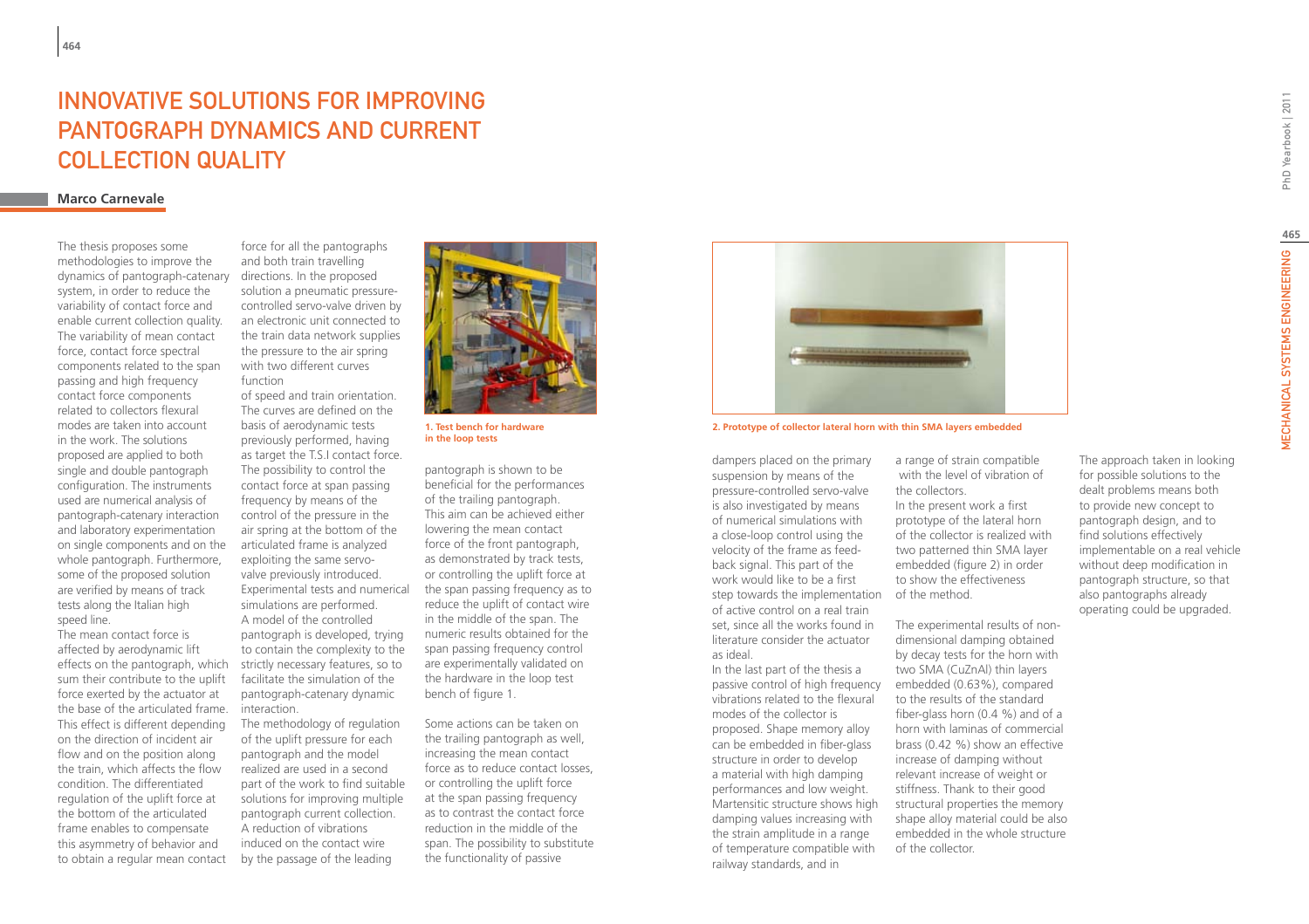# ANALYSIS OF THE NONLINEAR DYNAMICS OF A 2-AXLE FREIGHT WAGON IN CURVES

### **Egidio Di Gialleonardo**

Rail transport is the most efficient mean, in terms of energy usage, of conveyance goods, however, the increased competition from air travel and trucks continuously requires to increase the capacity on modern freight wagons. Two-axle freight wagons represent highly nonlinear systems due to their cheap construction. Usually energy dissipation in the suspensions is obtained by means of friction elements which also makes these systems non-smooth. From a scientific point of view the analysis of the running properties of these wagons represents a challenge since the modelling of non-smooth systems is not consolidated in the railway community. The innovative aspects of the work consist of the nonlinear analysis of the running dynamics of the vehicles in curves, which was partly left unexplored by previous research, and the quantification of the effect of the forces due to the coupling elements when the case of more than one wagon is considered. In order to achieve the aims of the work the following steps have been taken:

∙ multibody modelling of the wagon including the nonlinear/ non-smooth description of the behaviour of the UIC standard suspensions and the nonlinear/ non-smooth aspects of wheelrail contact;

∙ modelling of a group of two-axle freight wagons using existing models able to reproduce with sufficient accuracy the forces provided by the buffers and the draw gear. In this work, a group of three wagons has been considered;

∙ nonlinear analysis of the running properties in curves by means of maps of the steady-state solution reached after the negotiation of curve transition and bifurcation diagrams.

With regard to the model of the vehicle, the peculiarity of the system lies in the suspensions. The UIC standard suspension, shown in Figure 1, is made up of two parts: a leaf spring and a link system. The deflection of the leaves yields the stiffness in the vertical direction whereas energy dissipation is introduced into the system by dry friction forces generated in between the leaves. The link system works not satisfactory when narrow as a pendular suspension system for the horizontal motion, yielding stiffness both in lateral and longitudinal directions. Dry friction in the support of the link elements, which provides contrary, considering the analysis the necessary damping for the horizontal motion, is the only damping mechanism in the UIC suspension.

In order to reproduce with

sufficient accuracy the nonlinear behaviour of the links a proper model of the system can be setup. The model is characterised by a linear spring in parallel with elastic elements with dry friction, with the friction sliders obeying to Coulomb's friction law. Considering for example the longitudinal direction, the restoring force from the suspension is obtained by:

4 1  $\left( x\right)$  $(\xi) = \begin{cases} 0 \\ 0 \end{cases}$  $\alpha$   $\alpha$  *j*  $\alpha$  *i*  $\alpha$  *ix i i ix*  $F_{x}(x) = -k_{z}x + \sum T_{i}$ *k x stick*  $T_{ix}(\xi) = \begin{cases} 0 & \text{skip} \end{cases}$ =  $=-k_z x +$  $=\Big\{-\Big\}$  $\overline{\mathcal{L}}$  $\sum$  $\dot{r}_i(\xi) = \begin{cases} -k_i \dot{x}_i \end{cases}$ 

#### (1)

depending on the state (stick/slip) of the friction slider. The analysis of the single vehicle shows that the running properties of the two-axle freight wagons can be considered curves are negotiated at high speed values, since both the carbody and the trailing wheelset settle on a periodic attractor with large amplitude. On the performed on the group of three vehicles this behaviour is minimised, since the amplitudes of motion of the second vehicle, representative of any wagon in

the middle of the composition, are significantly reduced. whereas with regard to the third vehicle, which represents the last wagon of the trainset, practically no oscillation is observed. With regard to the running properties of the single vehicle in curves two different conditions settle into a periodic attractor

of the two-axle freight wagons can be considered not satisfactory when narrow curves are negotiated at high speed values, that still lie in the operating speed range. Under these conditions both the carbody and the trailing wheelset the rear wheelset only settle on a periodic attractor characterised by relatively large amplitudes (up to 4 mm for the carbody and 3 mm for the wheelset) when large curves are negotiated at high speeds, that are not admissible under the normal operating conditions.



are analysed, the tare and the fully-laden configuration. Curve radius varying from 250 m to 2000 m are considered, It is shown that the periodic with a step of 50 m. For each curve radius simulations with different speeds are performed, in particular the minimum value corresponds to -0.8 m/s<sup>2</sup> cant deficiency whereas the maximum one corresponds to a value of 0.8 m/s<sup>2</sup>. In Figure 2 a contour plot for the lateral motion amplitude of the carbody, reached after the negotiation of curve transition, is reported. The colours range from blue, corresponding to the smallest motion amplitude, to red, corresponding to the largest motion amplitude. In particular the minimum value is equal to zero, that is a stationary solution is found.

As far as the tare condition is concerned it is demonstrated that the running properties

with large amplitude (up to 12 mm for the carbody and 6 mm for the wheelset). attractor is generated by a tangent bifurcation and the stationary solution loses its stability in a subcritical Hopf bifurcation. Furthermore, it is shown that the leading wheelset settles on a multiperiodic attractor when the vehicle negotiates a curve with 1000 m radius. The structure of this attractor is analysed in order to determine if it could be classified as chaotic. Since the motion is not sensitive to small changes of the initial conditions it is concluded that the motion is multi-periodic. Considering a load on the carbody leading to the maximum admissible axle-load for these wagons, the dynamics of the wagon improves significantly, since both the carbody and

R [m] V [m/s] <sup>500</sup> <sup>1000</sup> <sup>1500</sup> <sup>2000</sup> <sup>0</sup> 10 20 30 2 4 6 ă

Lateral displacement amplitude − Carbody

40 50 60

**1. Standard UIC suspension 2. Map of the lateral motion amplitude of the carbody**

> The analysis performed on the group of three vehicles in tare condition shows that the effect of the coupling forces on the dynamics of two-axle freight wagons is important, since the amplitudes of motion for both the carbody and the trailing wheelset of the second vehicle, which is representative of any wagon in the middle of the composition, are significantly reduced compared to the ones obtained for the single vehicle. With regard to the third vehicle, which is representative of the last wagon of the trainset, practically no oscillation is observed.

PhD Yearbook | 2011

[mm]

10 12 14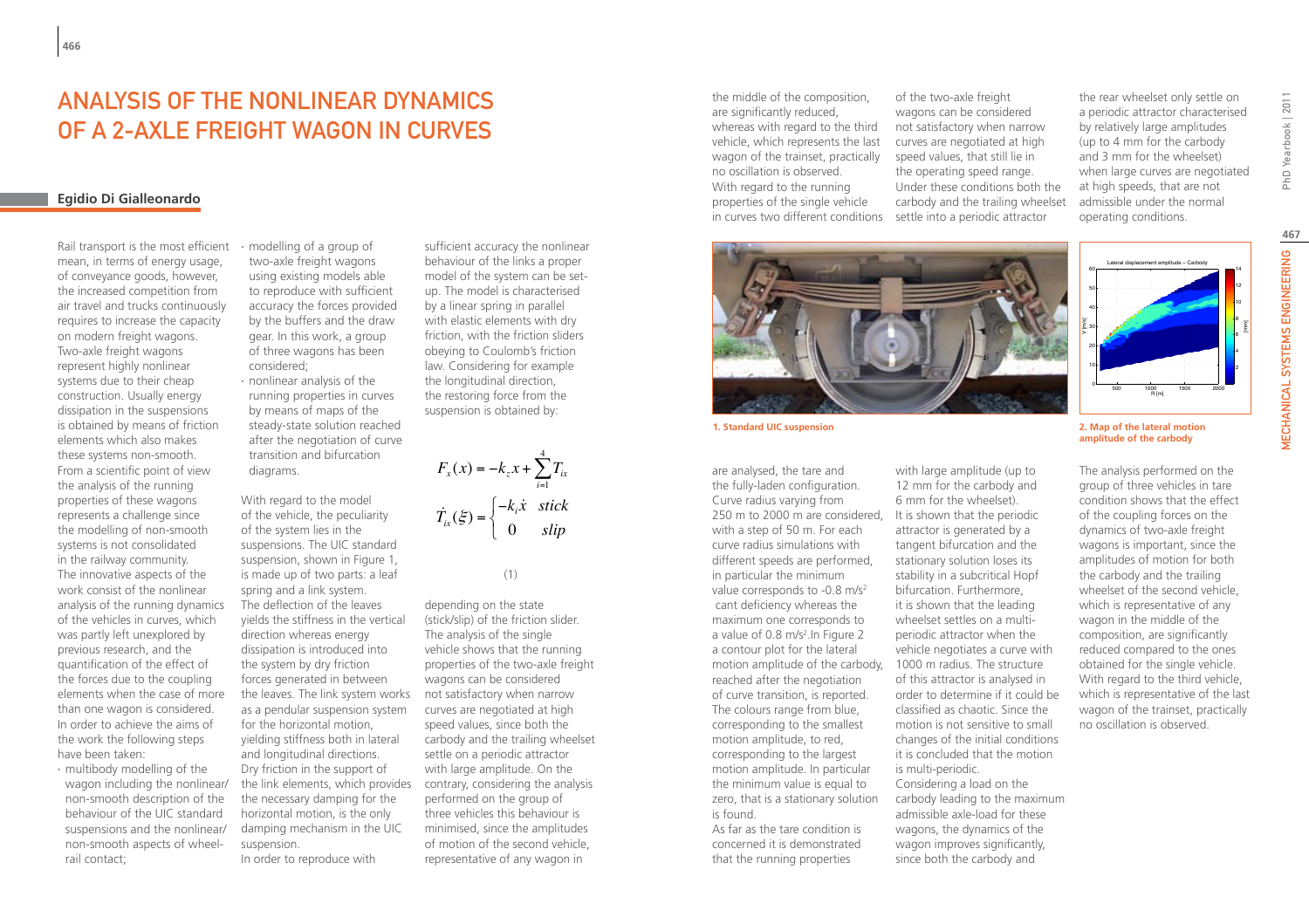### Concept, design and employment of a vehicle for eco races

### **Gianmarco Galmarini**

The PhD thesis was sponsored by the Shell Eco-Marathon® (SEM) project of the Department of Mechanical Engineering of the Politecnico di Milano. "Shell Eco-Marathon®" is an international competition that involves participants to design and implement fuel-efficient vehicles. The challenge, whose first edition dates back some thirty years ago, more precisely to 1977, is aimed at students of universities and technical institutes across Europe. Participating to a SEM race is a complex task and consists of both theoretical and practical activities. Two prototype vehicles have been designed, constructed and took part at the SEM competitions of the last three years with satisfactory results. The hydrogen vehicle A.R.T.E.M.I.De. (Fig. 1) and the solar vehicle Apollo (Fig. 2) were conceived, designed, manufactured and developed exploiting advanced design techniques and materials. Each part of these vehicles has been conceived for obtaining the reduction of consumption.

The design started after preliminary experimental tests that were carried out on the wheels used for the competition. Such tests were performed on the RuotaVia test rig, a drum for tyres testing at the Laboratory for the Safety of Transport



of the Politecnico di Milano. The results of the tests helped defining the structure of the wheels and of the whole vehicle. The preliminary design was based also on the tests carried out on motors, fuel cells and photovoltaic panels. To achieve the goal of least consumption the activities were divided into two parts, namely the reduction of the rolling resistance, (tire rolling resistance, aerodynamic drag, …), and the increase of the efficiency of the powertrain. A preliminary optimization of the entire propulsion system and the race strategy waere performed at an early design stage. The vehicle has been designed according with the rules of the SEM. Rear wheel steering, three wheeled vehicles were conceived and manufactured. The body shape (equal for Artemide and Apollo) was developed

starting from the optimized geometry of an axisymmetric body moving close to the ground. Additionally the body shape was modeled around the body of a (tiny) driver. The body is a structural monocoque made in CFRP. Steering system is controlled by driver using two stick connected by a steel cable. Powertrain is composed by a DC motor connected to the wheel by a single step of gear reduction and e free wheel. Energy source can be simply a battery or a PEM hydrogen fuel cell (Artemide) or a photovoltaic panels (Apollo). A special design ECU controls the motor and manage race strategy. Every design activitiy has been integrated whit both a theoretical approach and experimental tests in order to choose the best solution for any subsystem.

after aerodynamic considerations, competitions in France, Germany, The vehicles have taken part in



|                           |           | <b>VEHICLE</b>                                                         | <b>COMPETITION</b> | <b>RESULT</b> | <b>POSITION</b>         |
|---------------------------|-----------|------------------------------------------------------------------------|--------------------|---------------|-------------------------|
| <b>Shell Eco-marathon</b> |           | Apollo                                                                 | SEM Americas 2010  | 4560 km/l     | (as guest team)         |
|                           |           | Artemide                                                               | SEM Europe 2009    | 2741 km/l     | 5 <sup>th</sup> overall |
|                           |           | Apollo                                                                 | <b>SEM UK 2010</b> | 7070 km/l     | $1st$ overall           |
| nier.                     |           | Note: 7070 km/l is the absolute best performance in SEM competitions   |                    |               |                         |
|                           |           | Note: Consumption is reported as an equivalent petrol consumption      |                    |               |                         |
| 1. Artemide during race   | 2. Apollo | Table 1. Results of Artemide and Apollo at SEM races around the world. |                    |               |                         |

England and in the United States of America. Satisfactory results (see Table 1) were obtained.

After two years from the beginning of the project, the hydrogen prototype Artemide holds the fourth position in the ranking for hydrogen vehicles at the Shell Eco Europe-Marathon, the solar prototype Apollo won both the Shell Eco-Marathon Americas (guest team) and the SEM UK. In addition Apollo set a new absolute primacy of least consumption at the Shell Eco-Marathon® competitions. Other relevant results obtained at the SEM races are "BOSCH® Technical Innovation Award" at SEM EU 2007 and "AUTODESK® Design Award" at SEM EU 2009.

The thesis is subdivided into six main parts.

1. Conversion of the early prototype vehicle "Why Not" in a fuel cell electric vehicle.

- This operation was essential for the subsequent design of Apollo and Artemide prototypes. Theoretical development for subsequent engineering activities.
- 2. Conceptual design of new prototypes considering ergonomics and rolling resistance.
- 3. Definition of the optimum geometry of the vehicle by means of fluid dynamic analysis. Actual tests have validated CFD analyses. An experimental test campaign was carried out in the Wind Tunnel of the Politecnico di Milano on the actual vehicle.
- 4. Design of the body of the vehicle (structural design). The body was made from carbon fiber reinforced plastic, by a finite element analysis the best layout of fibers was carried out. The embodiment design and the construction of the models and molds

of the vehicle body was performed. The whole body was constructed according with the results of CFD and FEM analysis, SEM rules specification and using a low cost production process.

- 5. Design of the major subsystems fitted into the vehicle. These subsystems have been developed through test benches, experimental test or through the use of topological optimization software.
- 6. Development of a simulation code to model the behaviour of the vehicle running at the various race tracks (such a code was useful both during vehicle design and to found the best race strategy).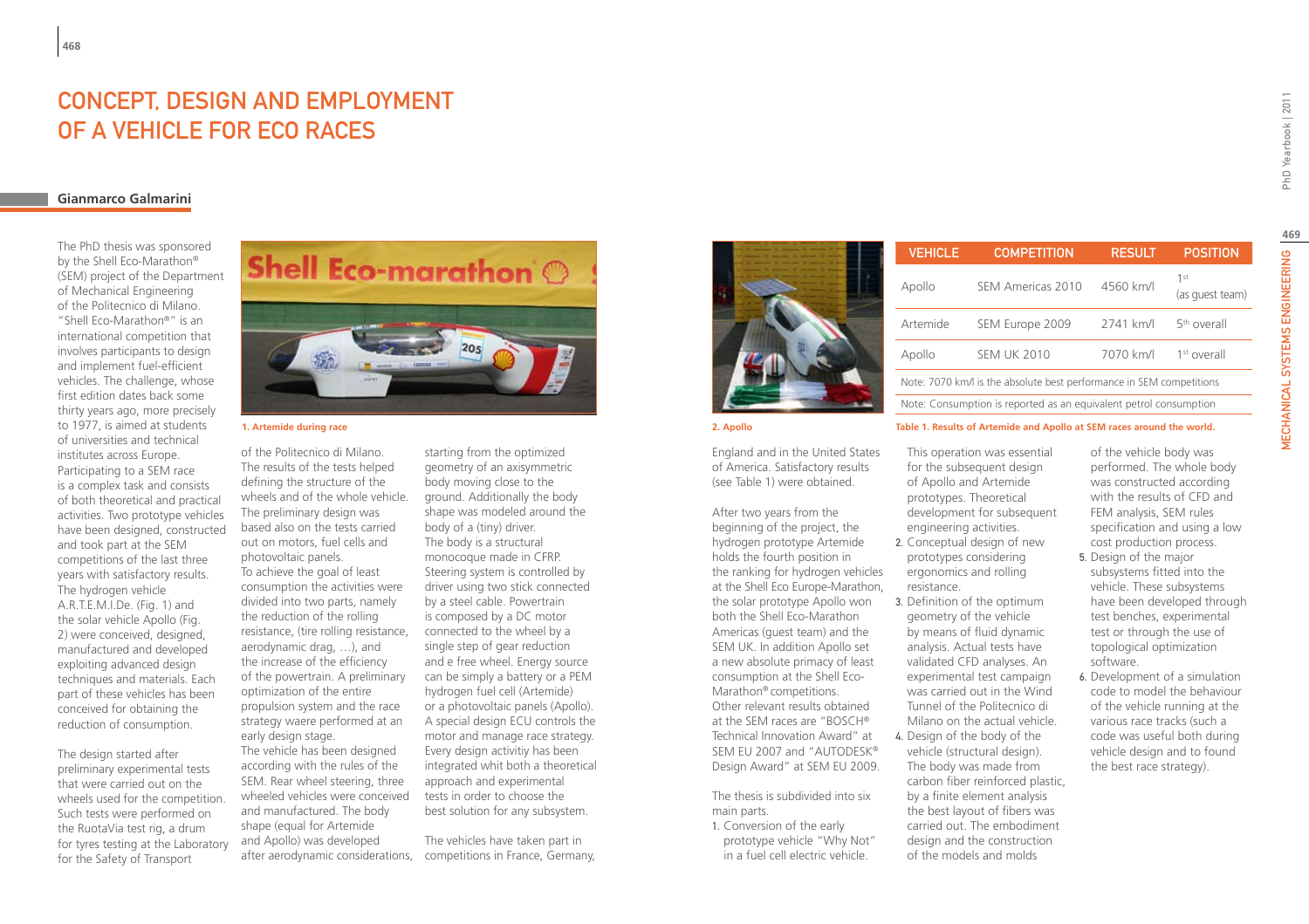### Summary of Dynamics and Diagnostics of rotating machineries

### **Roberto Ricci**

The characterization of the dynamical behavior of mechanical systems and components is an important topic of study both in scientific and industrial field. Since mechanical systems are complex and composed of different types of components, the research activity was focused on the dynamics of rotating machines and rotating components.

The characterization of the dynamical behavior of this kind of machines is useful for the definition of both the behavior of the system and its condition.

Since the dynamics of real systems can be defined on the basis of the measure of experimental signals acquired during their operation, the original implementation of advanced signal processing techniques has been performed. Therefore, time synchronous average (TSA), frequency demodulation, cepstrum*,* wavelet transform, II order ciclostationarity, empirical mode decomposition (EMD), envelope analysis and spectral kurtosis have been implemented. This methodologies allowed carrying out diagnostics approaches for gearboxes and rolling bearings. The effectiveness and applicability of the approaches has been also tested with good results in industrial field for the diagnostics of the high



**1. Rotating components considered in the research work: gearboxes (left) and rolling element bearings (right)**

speed trains traction system. The performed diagnostics allows the realization of a *Condition-Based Maintenance (CBM)*  and can be developed to perform prognostics.

The evaluation of the dynamical behavior of a rotating machine or a rotating component can be also realized by means of numerical models (*model-based diagnostics*): in this case, sound and reliable finite element models are required. The optimization of rotating machines models is performed by means of a *model updating* process. From a general point of view this process is based on the minimization of an error function which describe the difference between the model and the real machine. During the research activity, the original implementation of a model updating process

working on different algorithms was performed. Two iterative algorithms, exploitable both in separated and complementary way, have been considered: a mathematic-deterministic and a random-stochastic methods. The implemented algorithms have been applied on models of machines working in Italian power plants and subsequently used for the optimization of models of Electricité de France machines during a research project. The obtained results have been encouraging and allowed, on one hand, the evaluation of the algorithms performances and on the other hand the realization of a suitable tool for rotating machineries models optimization. It is worth noting indeed that the model updating process assumes a great importance in industrial



**3. Example of power plant rotating machinery 3. Rotor transverse cracks in power** 

field for both rotating machines manufacturers and users.

Moreover a particular case related to the dynamics of rotating machines was considered during the research activity: the dynamical instability due to transverse crack. This problem has been treated for the first time some decades ago and solved by Floquet's theory. A lot of papers have been realized about this topic but all the works were based on the application fo the Floquet's theory to the Jeffcot's rotor. The use of a simple model was mainly due to the unavailability of algorithms for the application of the Floquet's method to complex and more reliable rotating machines models. During the research activity, suitable algorithms for the realization of Floquet's analysis on complex models

were implemented. In this way the Floquet's analysis has been applied, for the first time, to a real rotating machine model. The obtained results allow drawing important conclusions, different from those shown until now in literature: conversely from the analysis performed on Jeffcott's rotor, dynamic instability seems not depending from the rotational speed. In general the stability of the real rotating machinery is guaranteed for whatever condition of rotational speed and depth of crack. This results represent a certain progress in scientific research and assumes great importance from a industrial point of view.



**471**